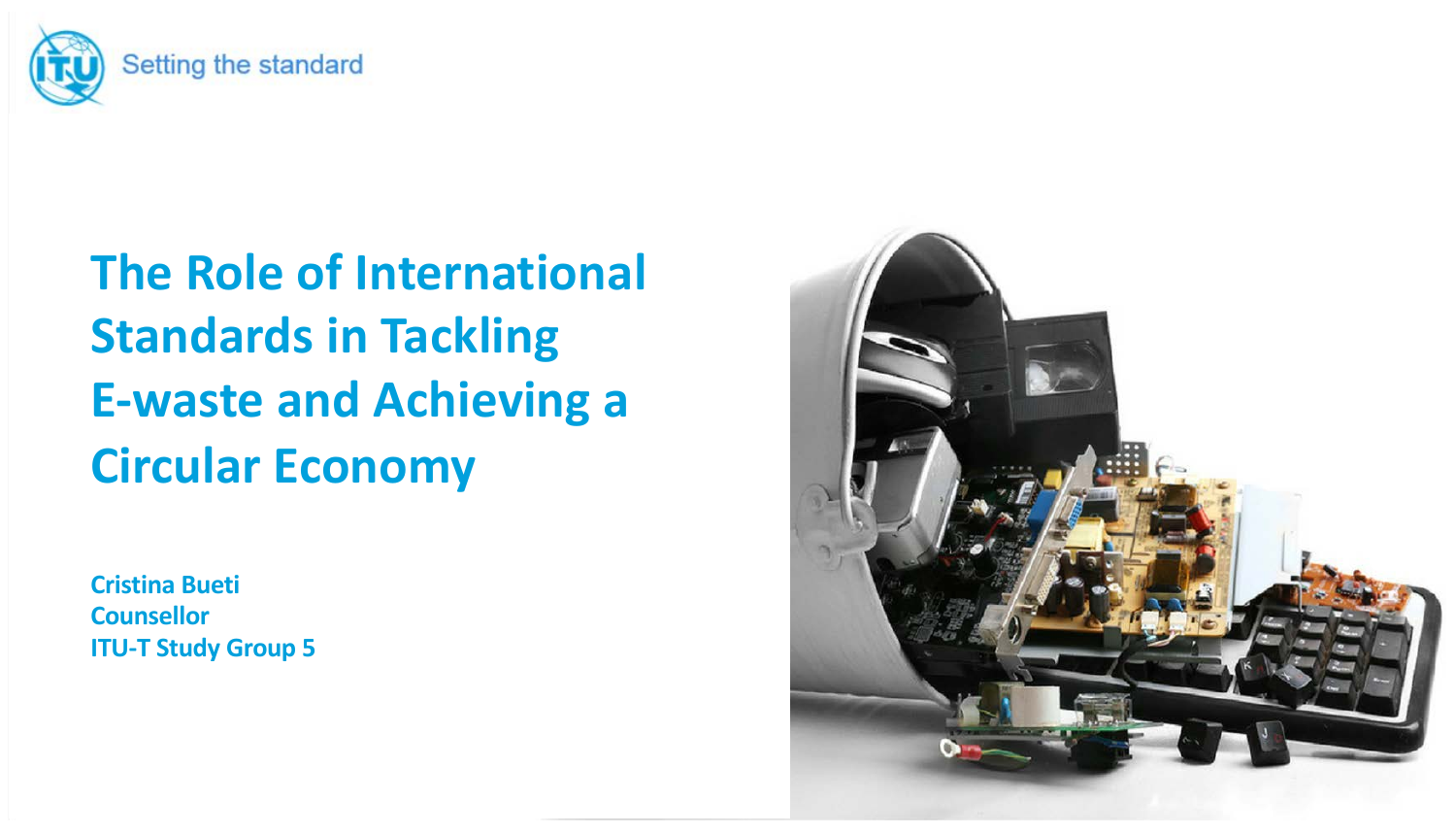

### **E-waste: a growing challenge**

Did you know that  $\sim$  50 million metric tonnes (Mt) of e-waste were produced in 2018?\*



In 2017, just **20% of e-waste was recycled** and only **67 countries** had developed e-waste legislation.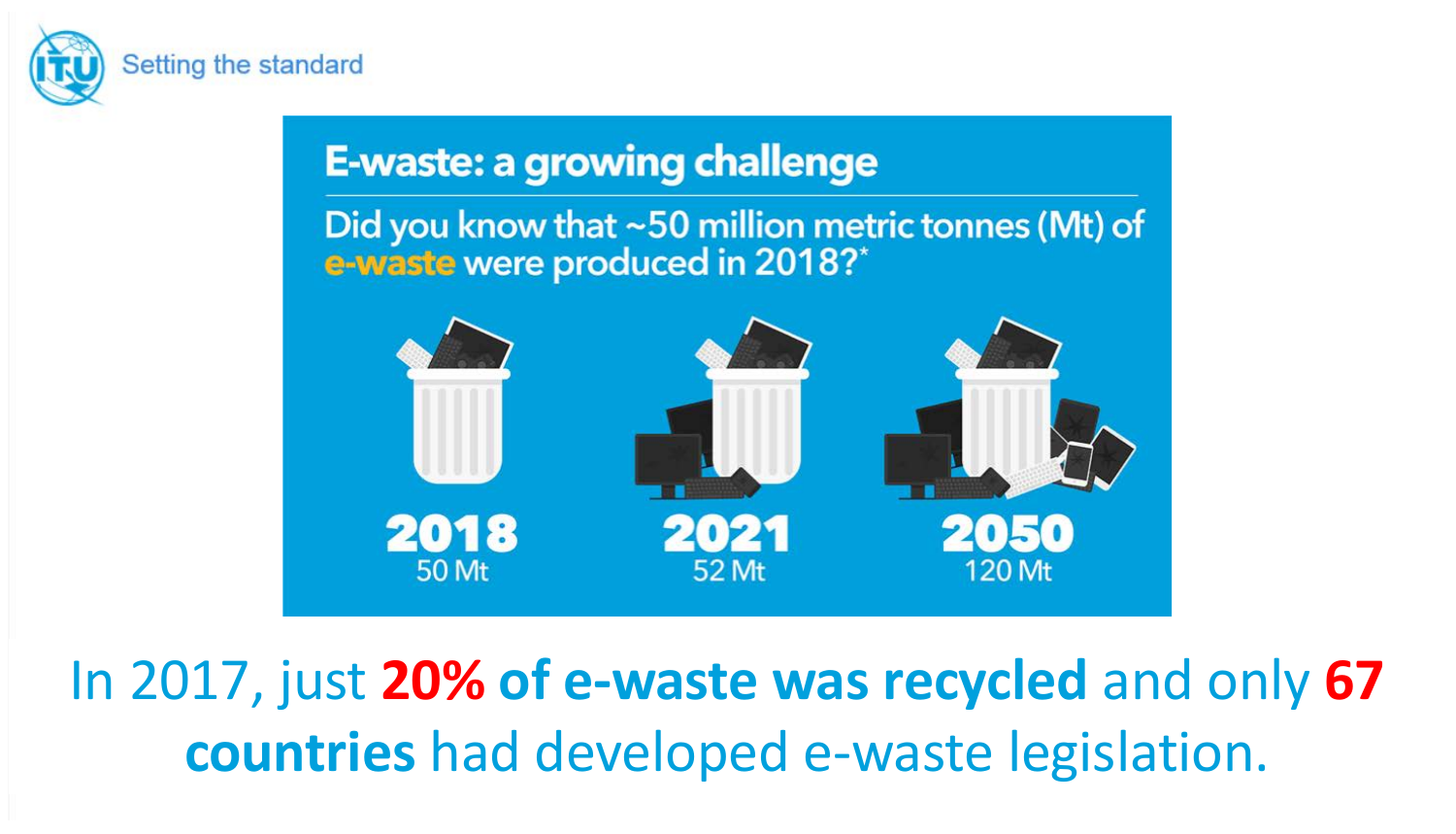### **What you can do**

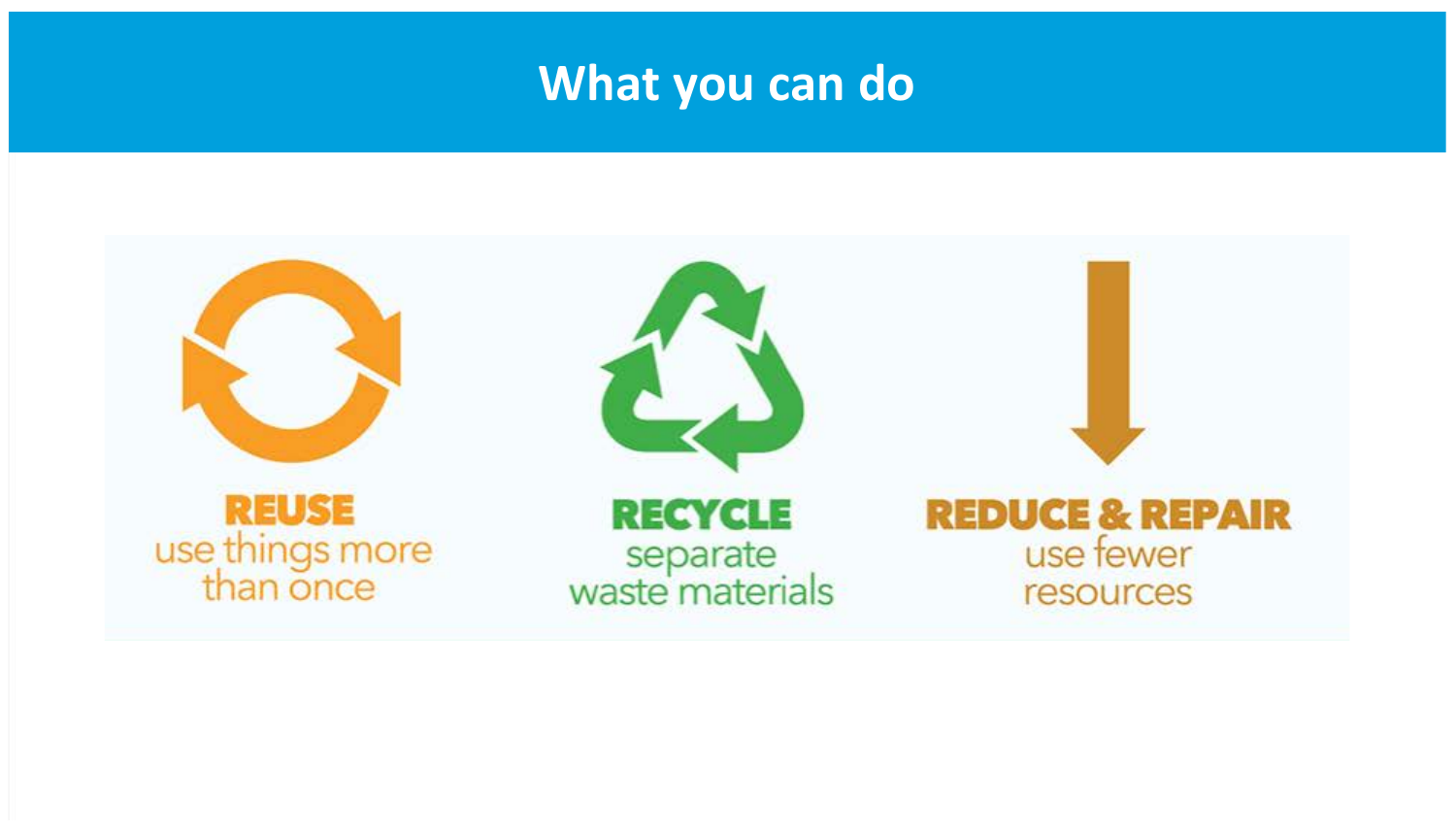## **Solving the issue together**





ITU's activities

### ITU: UN specialized agency for ICTs

- **ITU-T Study Group 5: lead** expert group to develop standards & guidelines to tackle e-waste & achieve a Circular Economy
- Annual Green Standards Week
- Raising awareness & capacity building

#### ITU & other UN bodies



- $\triangleright$  Guidelines on strategies for circular cities
- E-waste Coalition
- UNIDO/GEF Project in Latin America

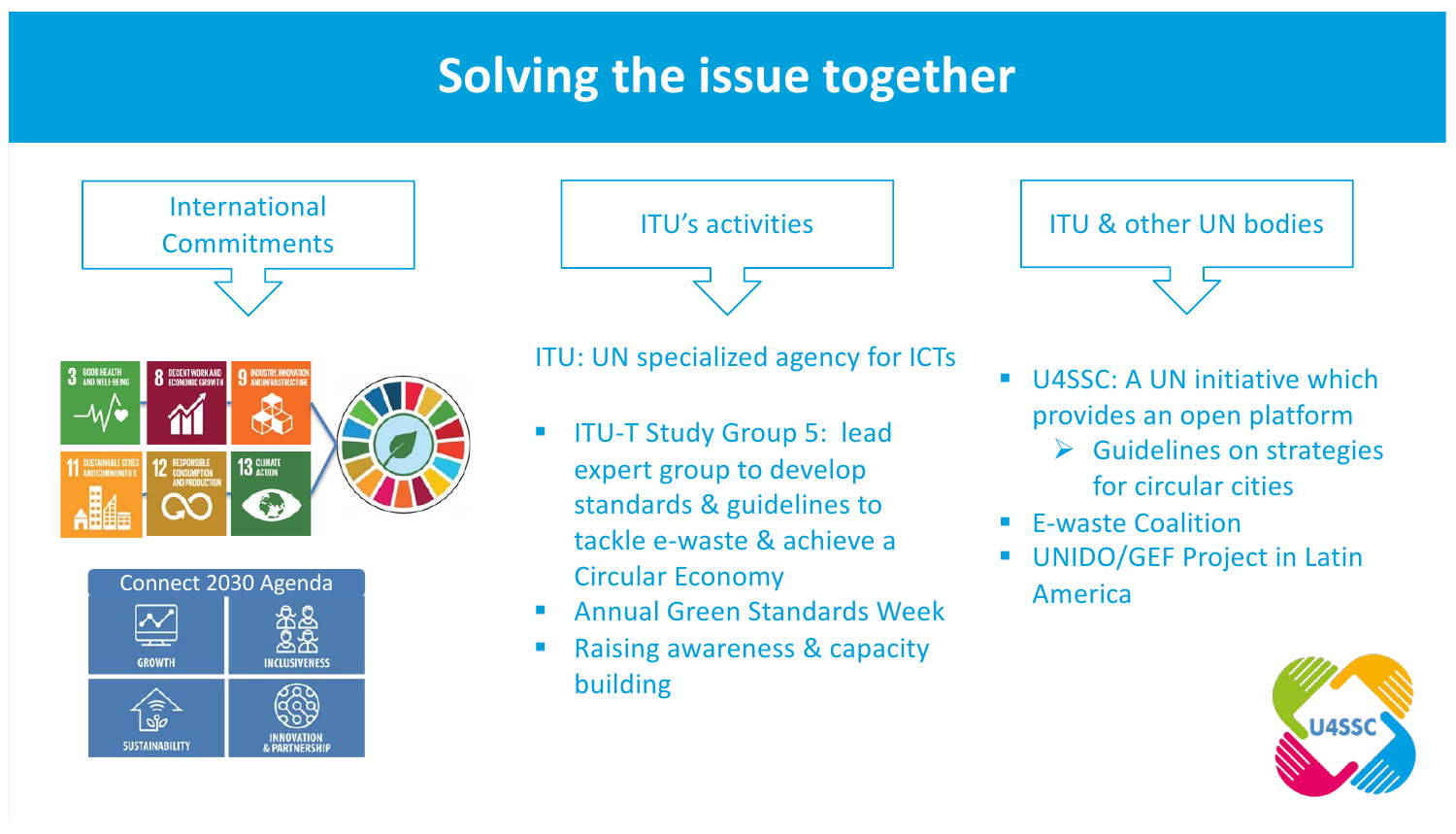### **E-waste Management & Recycling of Rare Metals**



### **Rare-metals should be recycled**

A mobile phone contains around 20 rare metals.

A ton of gold ore yields just 5g of gold, whereas a ton of used mobile phones **yields a staggering 400g.**

**Recommendation ITU-T L.1100** - A method to provide recycling information of rare metals in ICT products

Details recycling process and provides guidelines as to how organizations may fairly and transparently report on rare metal recycling.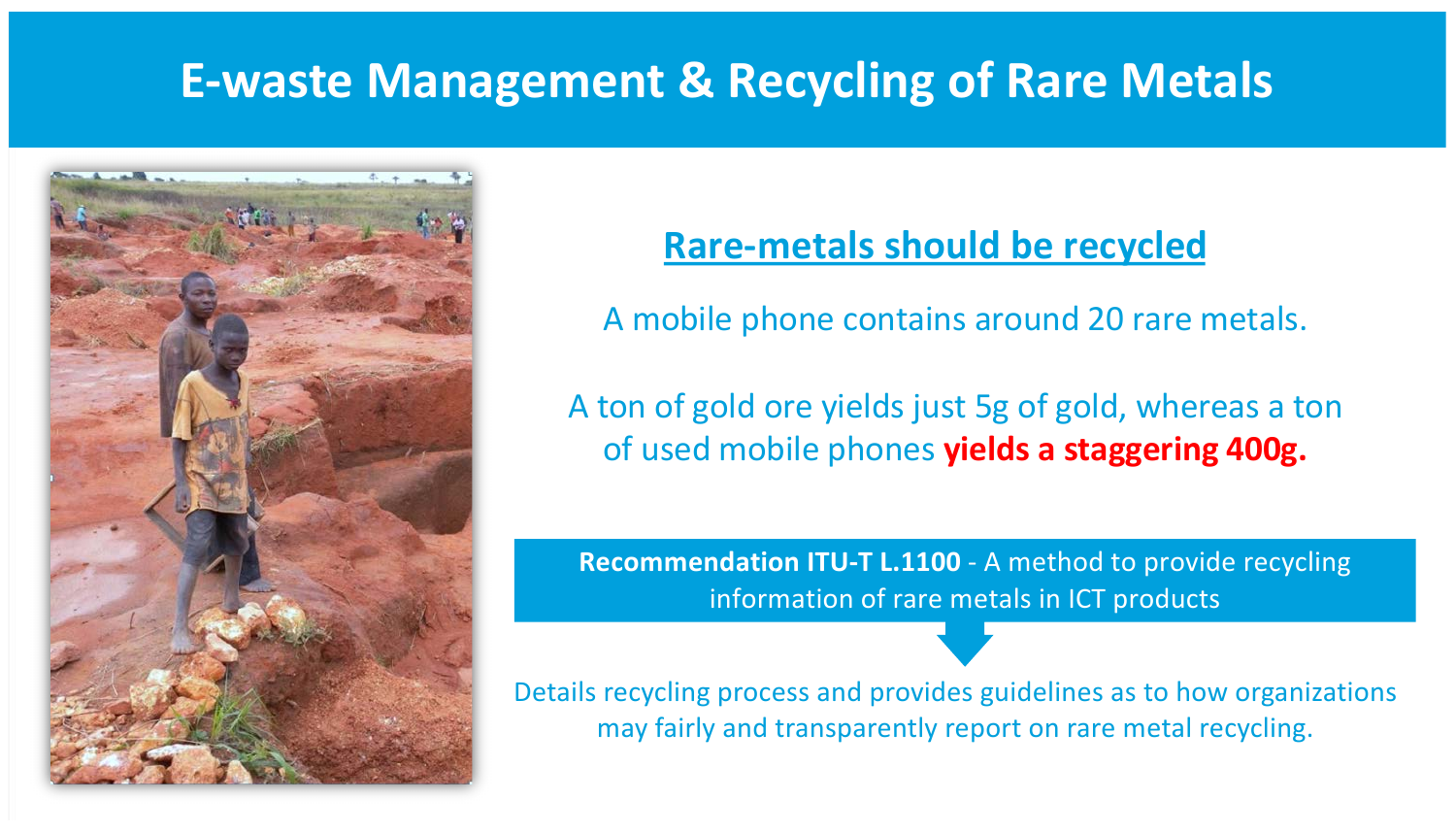

## **Power Supply Series**

§ **Recommendation ITU-T L.1000**: Universal power adapter and charger solution for mobile terminals and other hand-held ICT devices:

- Saves 82,000 tons of e-waste per year
- Saves at least 13.6 million tonnes of CO2 emissions annually

§ **Recommendation ITU-T L.1001**: External universal power adapter solutions for stationary information and communication technology devices:

- § Saves 300,000 tons of e-waste per year
- Reduces the energy consumption and greenhouse gas (GHG) emissions of external power supplies by between 25% and 50%





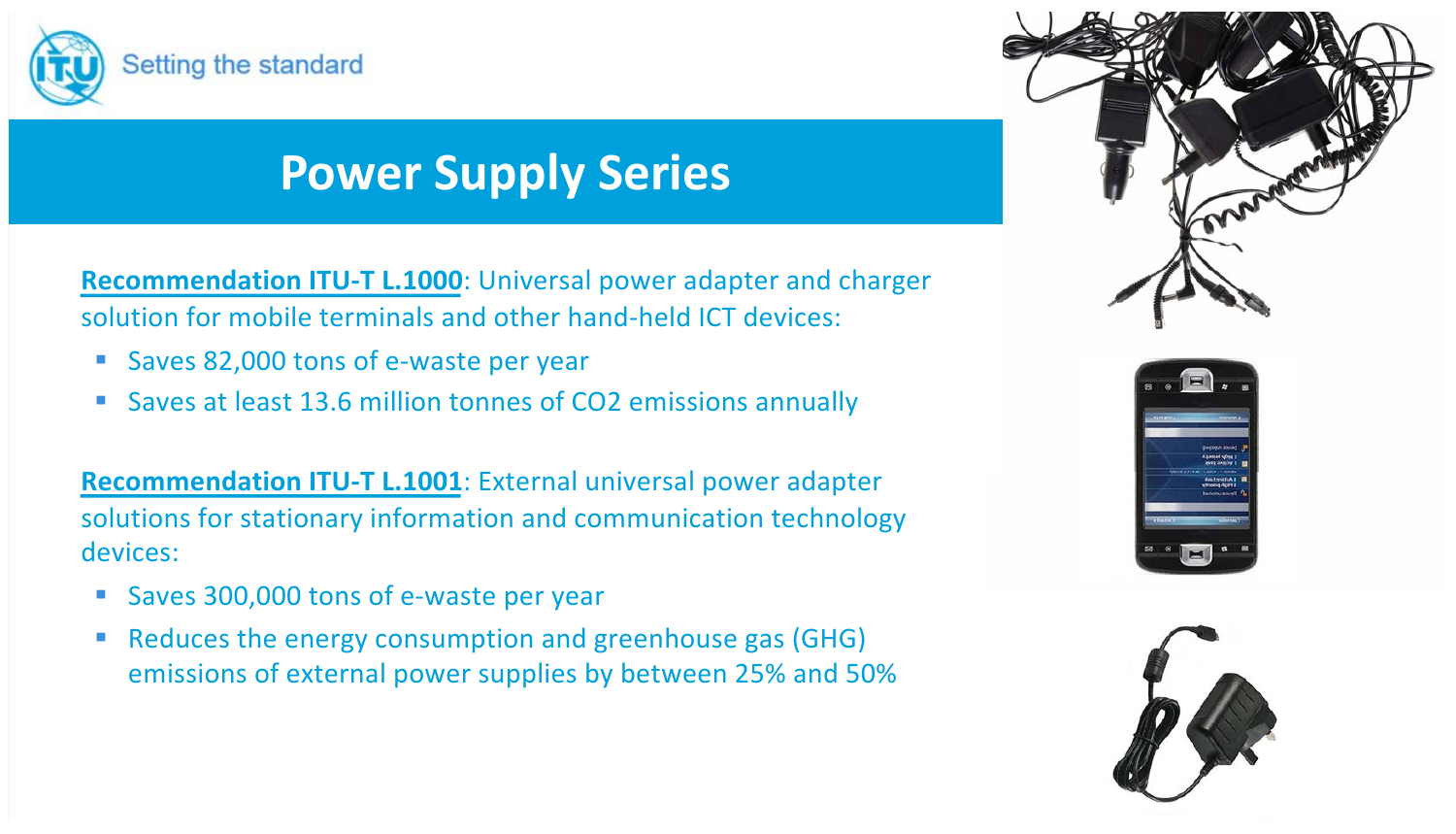### **ITU-T Standards on E-waste & Circular Economy**

#### Classified by

**Take back systems** ITU-T L.1021: Extended producer responsibility – Guidelines for sustainable e-waste management

**Framework and guidelines**

ITU-T L.1030: E-waste management framework ITU-T L.Suppl.27: Success stories

**Reduction of e-waste**

ITU-T L.1000: Universal Power Adapter (UPA) for mobile phones ITU-T L.1001: UPA for fixed terminals ITU-T L.1002: UPA for notebooks ITU-T L.1005: UPA assessment solution ITU-T L.1006: UPA assessment for stationary ICT ITU-T L.1010: Green batteries

**Recycling ITU-T L.1100: Rare metals** ITU-T L.1101: Measurement methods ITU-T L.1102: Use of print labels ITU-T L.1400: Methodologies for assessing environmental impacts of ICT ITU-T L.1410: Methodologies for LCA for ICT

**Circular Economy** ITU-T L.1020: Guide for operators and suppliers ITU-T L.Suppl.28: Definition and approaches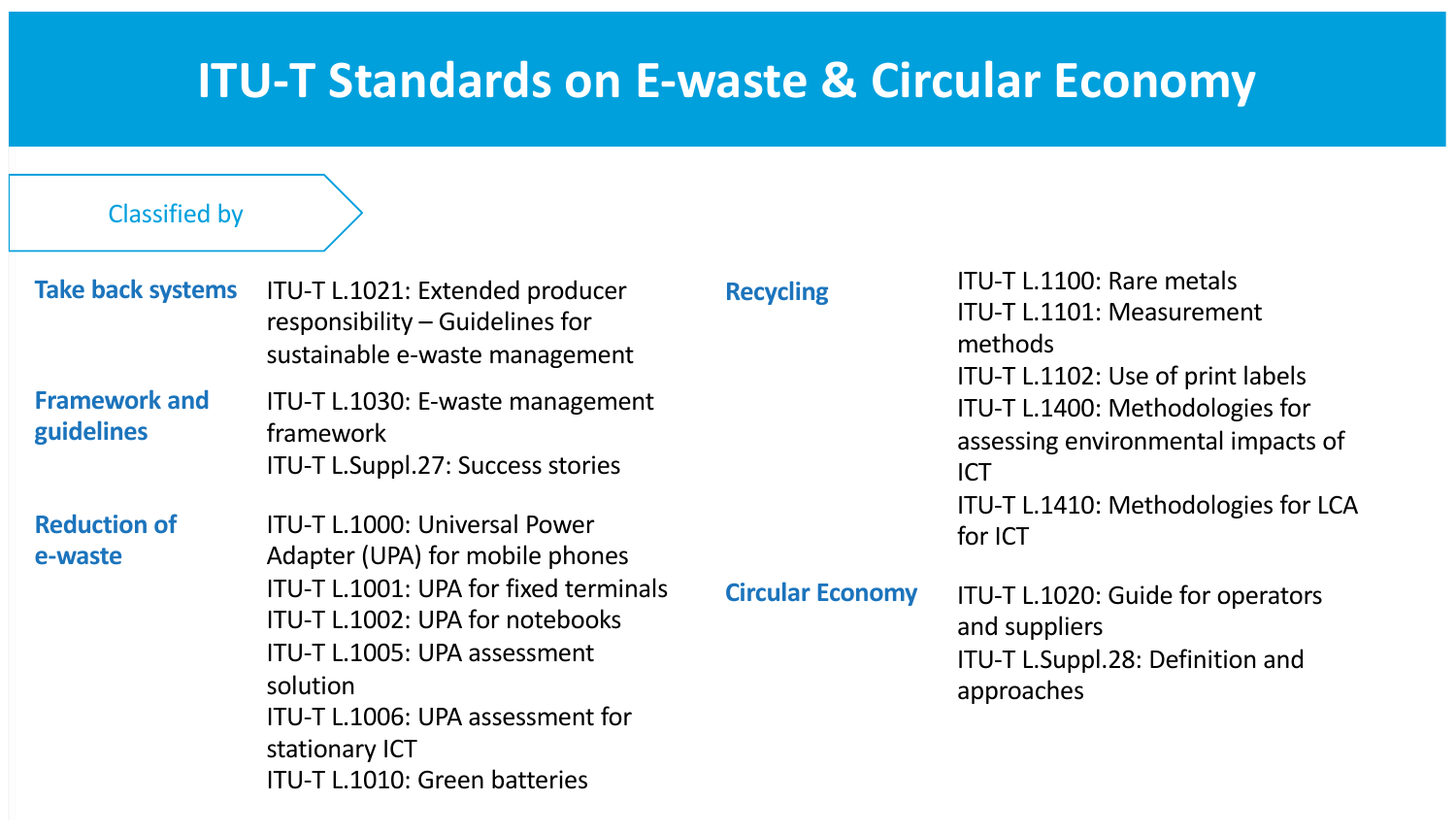

### **New Report:** *Turning Digital Technology Innovation Into Climate Action*

- Responsible use and uptake of ICTs;
- Use of global ICT standards and best practices;
- § **Mainstreaming of eco-design principles**; and
- Environmentally efficient applications of frontier technologies.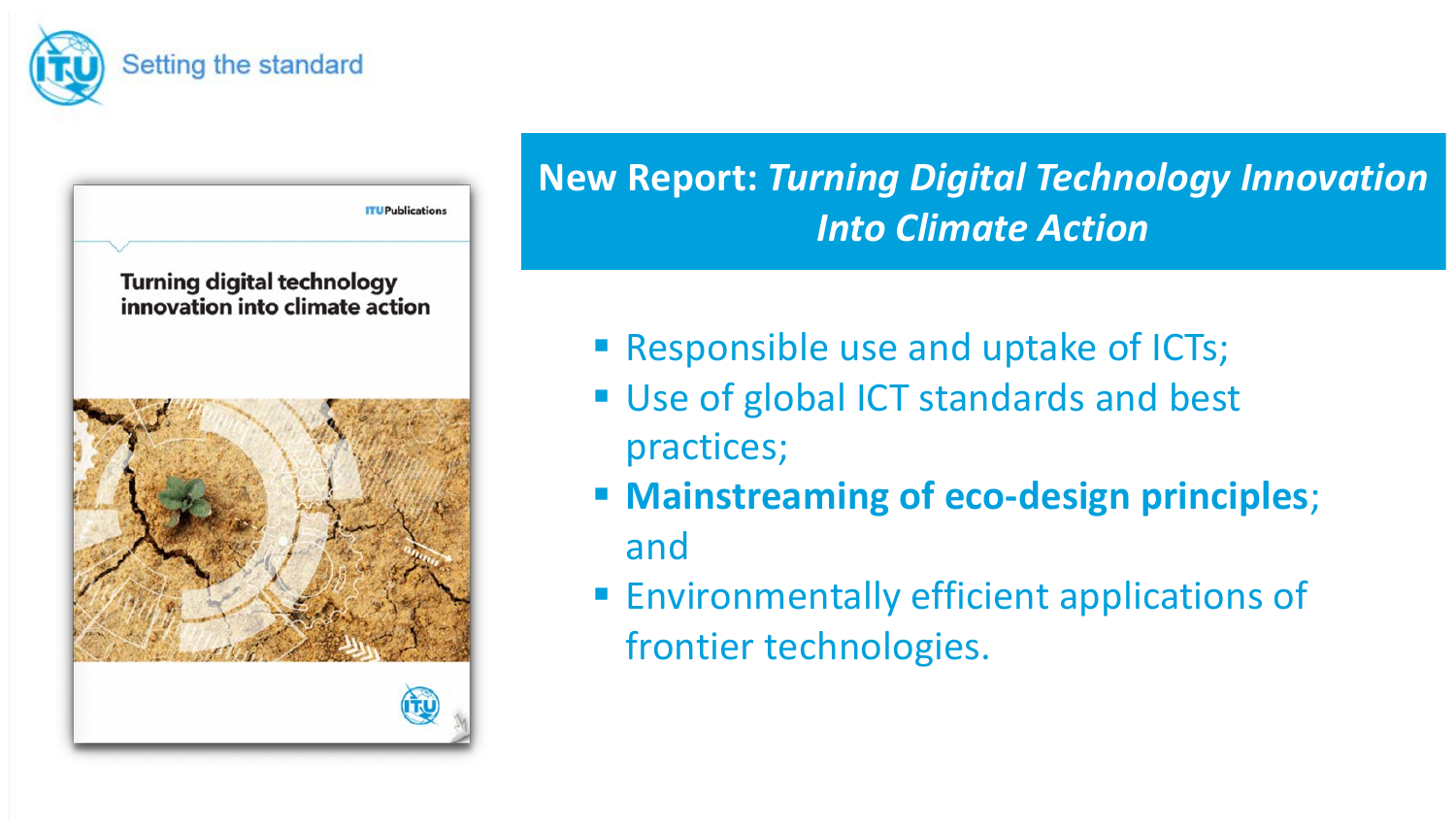

**GEF Project on "Strengthening of National Initiatives and Enhancement of Regional Cooperation for the Environmentally Sound Management of POPs in Waste of Electronic or Electrical Equipment (WEEE) in Latin American Countries"**



Development of two case studies on the implementation of ITU-T Recommendations to tackle e-waste and achieve a circular economy in two Latin American countries.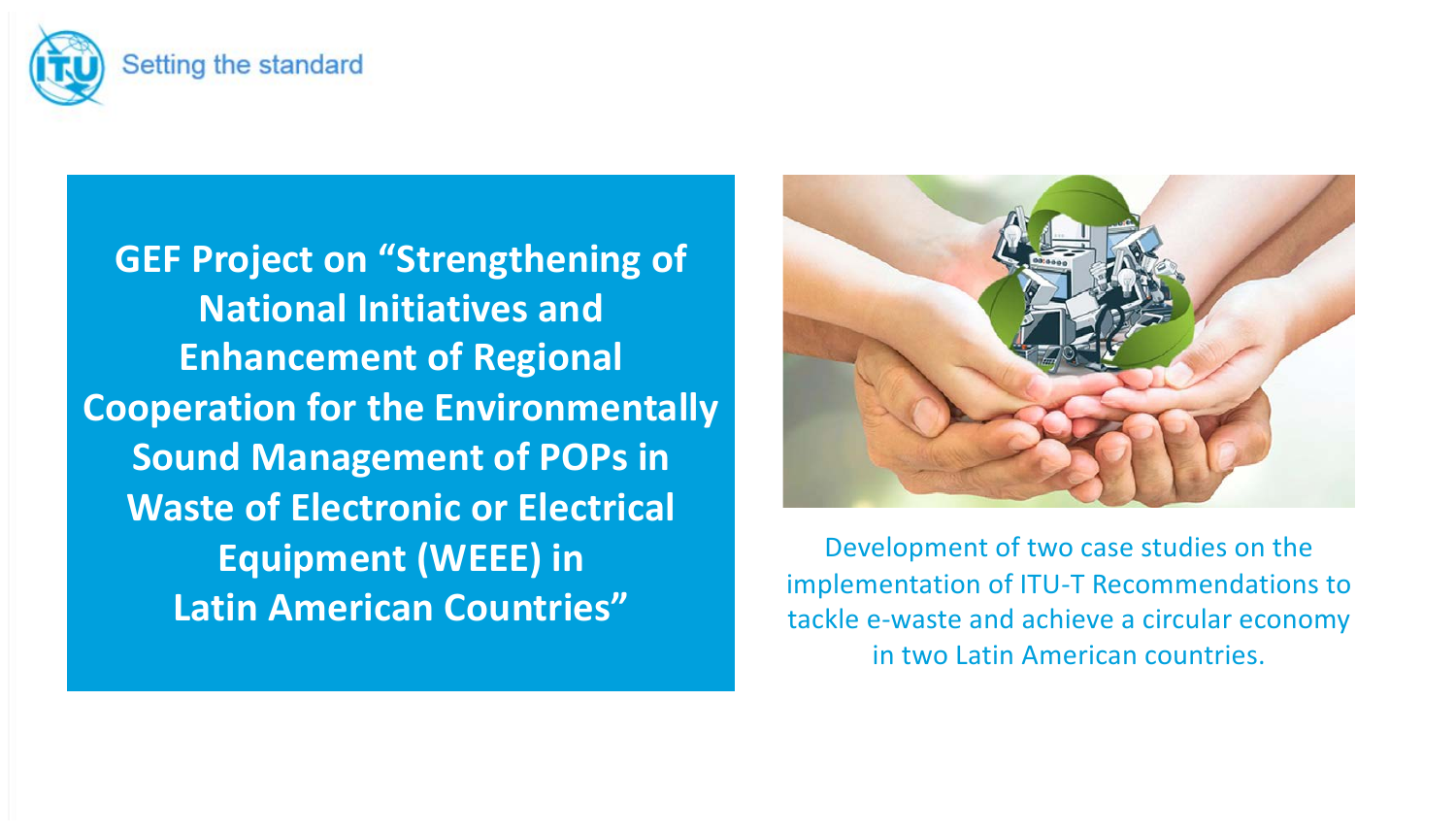## **Call4Action:** *Use of Frontier Technologies in Combating Climate Change and Achieving a Circular Economy*



Using AI to accelerate climate and circular economy actions.



Comprehensive framework to ensure positive technological disruption.



Multi-stakeholder partnerships and international cooperation to facilitate sustainable and inclusive growth.



Implementation of international standards to harmonize the deployment of next-generation ICT infrastructure and evaluate the environmental impacts of frontier technologies.



Raising awareness on the role of frontier technologies in combating climate change and achieving a CE.



Reducing the negative impact of ICT-related e-waste to contribute to tackling climate change and moving to a CE.



Frontier technologies to reduce societal greenhouse gas emissions in line with scientific trajectories and to foster a CE.